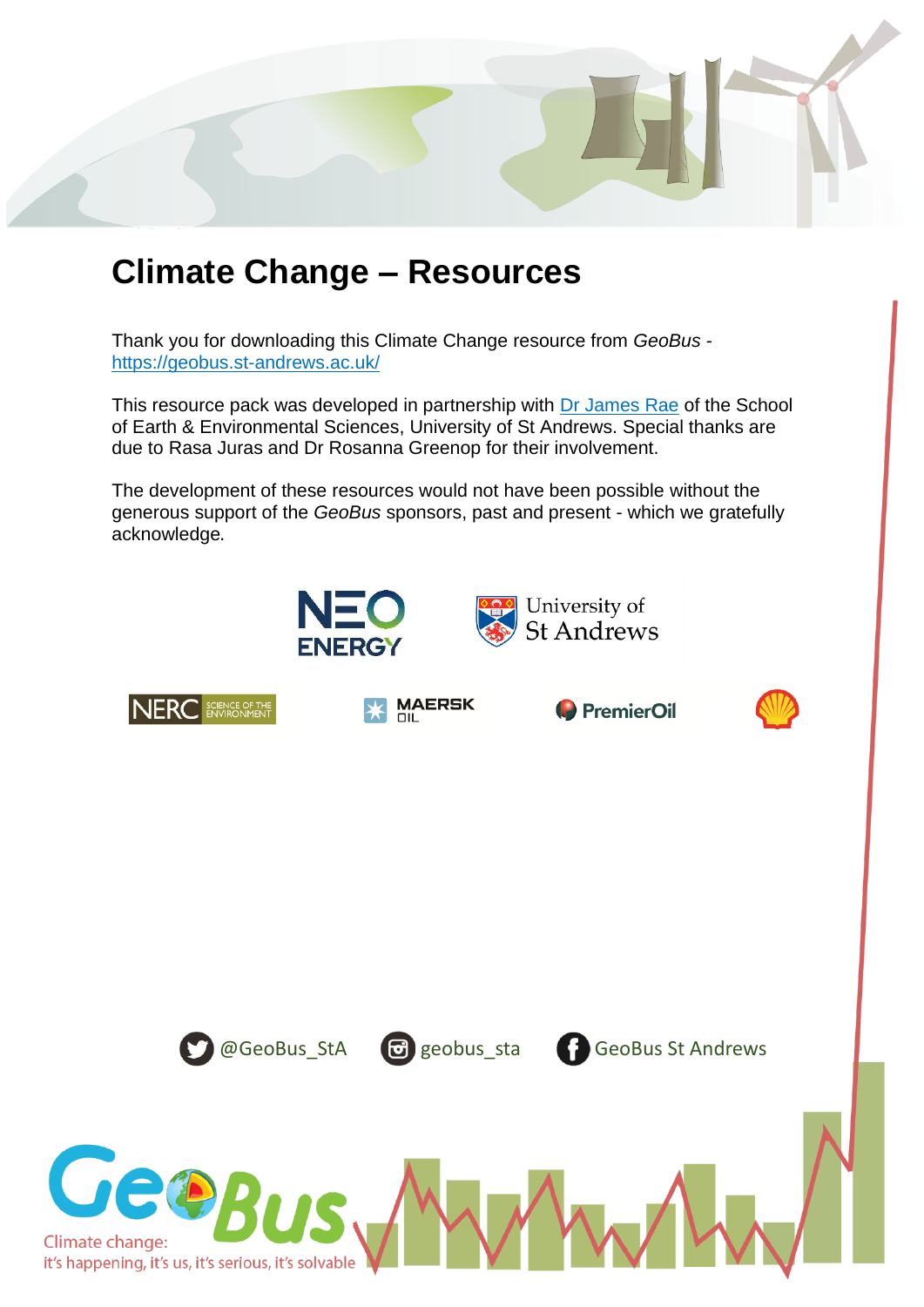Climate Change: it's serious *Storing CO<sup>2</sup> in trees*



## **Overview**

| <b>Activity Description</b> | Students take measurements of a tree, and perform a<br>calculation to estimate the equivalent volume of CO <sub>2</sub> stored.                                                                   |  |
|-----------------------------|---------------------------------------------------------------------------------------------------------------------------------------------------------------------------------------------------|--|
| Time                        | 1 hour                                                                                                                                                                                            |  |
| <b>Learning Outcomes</b>    | Understand that trees are a natural carbon sink<br>$\bullet$<br>Calculate the carbon stored in an average tree<br>$\bullet$<br>Consider the implications of carbon sinks and sources<br>$\bullet$ |  |
| <b>Student Organisation</b> | Individual (calculation) and small groups (discussion)                                                                                                                                            |  |
| <b>Materials Needed</b>     | How Much CO <sub>2</sub> Can You Store in a Tree Student Worksheet, a<br>tape measure or a metre stick and some string                                                                            |  |
| <b>Related resources</b>    | Cool Earth: a charity addressing climate change by protecting<br>rainforest; a good target for class fundraising projects<br>http://www.coolearth.org                                             |  |

## **Background Information**

Plants, flowers and trees absorb  $CO<sub>2</sub>$  gas from the atmosphere. They use this  $CO<sub>2</sub>$  during photosynthesis to create carbohydrates, which help them grow. This process locks away carbon in the plant structure and helps regulate the levels of  $CO<sub>2</sub>$  in our atmosphere. The amount of carbon contained within a tree is relative to its size – older and larger trees have absorbed more  $CO<sub>2</sub>$  and therefore store more carbon.

Carbon is locked up within trees but when trees are burnt for firewood, that carbon is released. Furthermore, if the tree is buried and subject to heat and pressure over millions of years, the tree will become coal. Coal is a fossil fuel and burning fossil fuels releases  $CO<sub>2</sub>$  to the atmosphere.

Since the industrial revolution we have seen a steady increase in  $CO<sub>2</sub>$  in the atmosphere. Because  $CO<sub>2</sub>$  acts as a greenhouse gas<sup>\*</sup>, this increase in the atmosphere is leading to an increase in global temperatures and is contributing to climate change.

This activity contains a fieldwork element – students measure the diameter and approximate size of a tree before using some simple calculations to estimate the equivalent amount of  $CO<sub>2</sub>$  gas stored as carbon by the tree.

\*For a reminder of the greenhouse gas effect, take a look at the Climate Change videos on the GeoBus YouTube channel: https://goo.gl/UCZ5f7

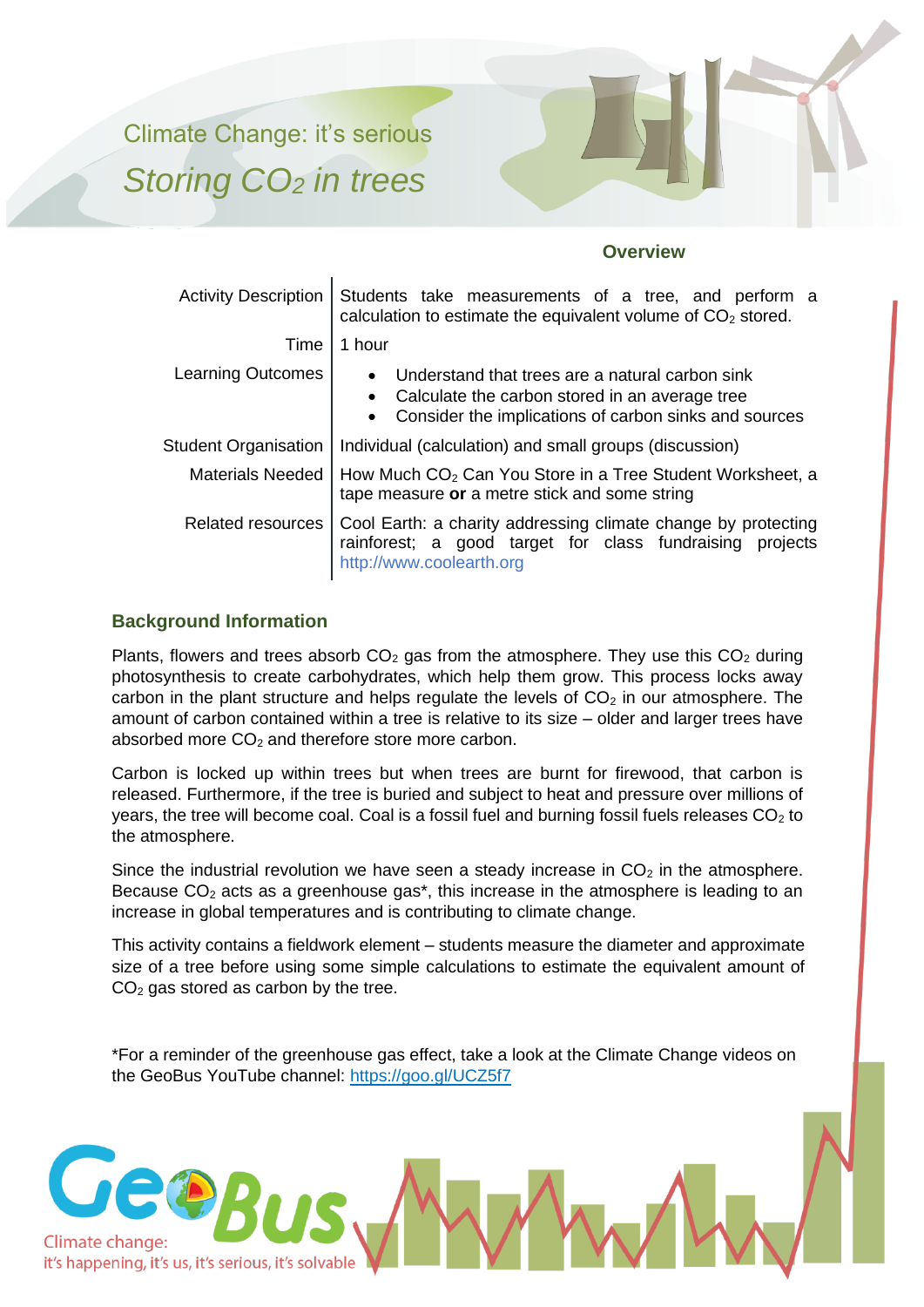## **Talking Points**

Trees are a natural carbon sink. Encourage students to think about other  $CO<sub>2</sub>$  sources and sinks and work in groups to come up with a list.

*Sources:* Fossil fuels, biological sources, volcanoes

*Sinks:* Oceans, atmosphere, plants, land, and precipitation of carbonate minerals in rocks Consider the relative amounts of  $CO<sub>2</sub>$  in each source/sink (groups could list in size order). Compare estimates to this data: [http://ete.cet.edu/gcc/?/globaltemp\\_carbon\\_cycle](http://ete.cet.edu/gcc/?/globaltemp_carbon_cycle/)



## **What you need:**

- Worksheet
- A soft tape measure **or** sting and a metre stick
- **Calculator**
- A nearby tree!

## **Field Instructions:**

- 1. Working in a pair/small group, measure 1.3m from the ground up the tree trunk
- 2. Measure the circumference of the tree (around the trunk) at that height
- 3. Repeat the measurement at least twice, recording your data

## **Classroom Instructions:**

- 1. Work out the average of your circumference measurements
- 2. Use the graph provided on the worksheet to calculate the approximate dry weight of the tree based on the circumference
- 3. Follow the instructions on the worksheet to use the weight to estimate the weight of carbon stored in the tree, and convert this to an equivalent amount of  $CO<sub>2</sub>$

*Based on UK energy emissions, 1 tonne of CO<sup>2</sup> is roughly equivalent to the amount released to power the boiling of 25,000 kettles ... enough hot water for everyone in Aberdeen to have a brew!*

*[Assuming a 12000W kettle that takes 10 minutes to fully boil and holds 8 cups of water]*

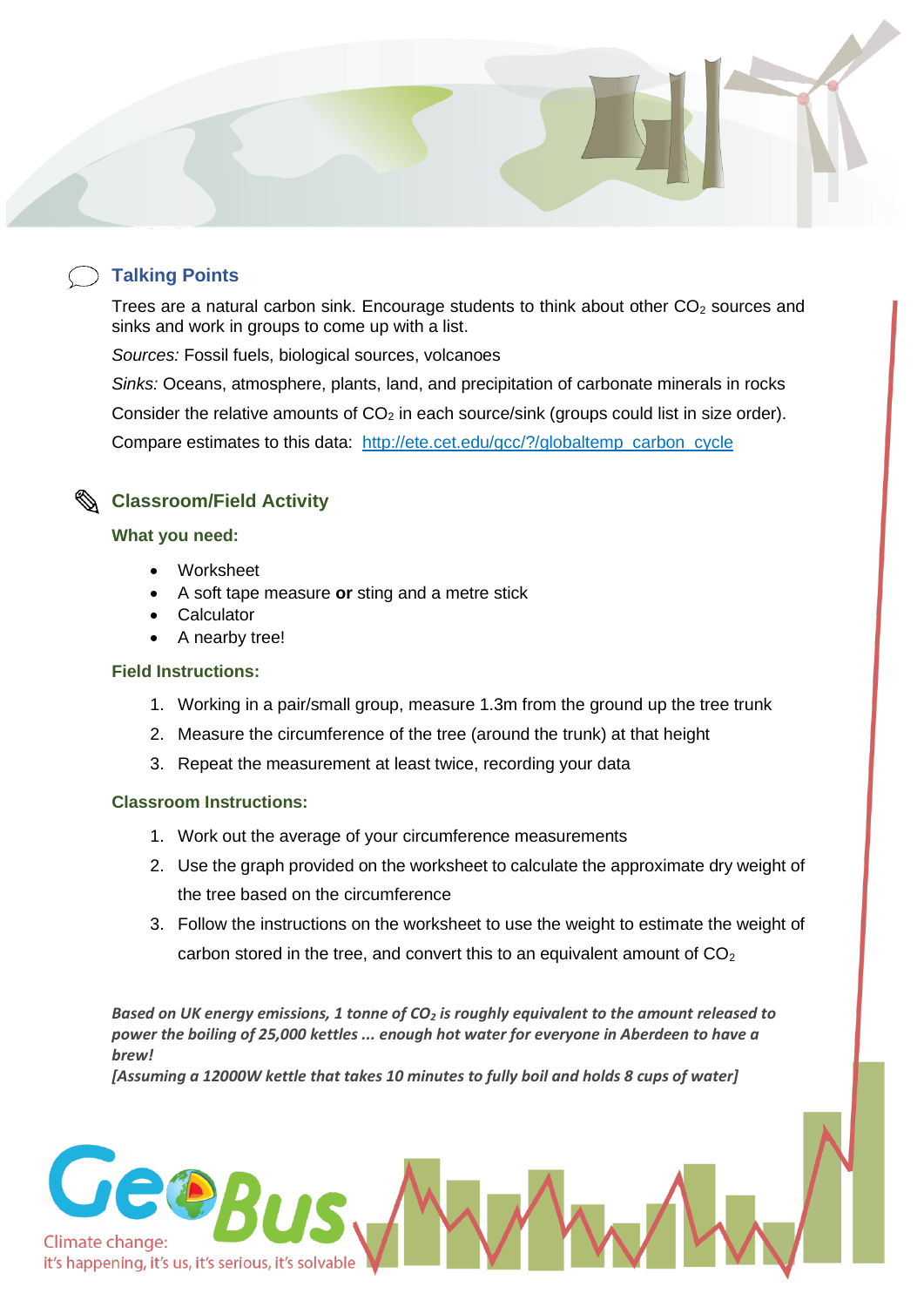

## **How much CO<sup>2</sup> is stored in a tree?**

### **Measurements:**

## **A) Calculate the average of your measured circumferences (add up all the values and divide by the number of measurements)**

*This removes some of the error and potential bias from the measurement.*

## **Average Tree circumference (cm)**



First, use the graph on the next page to estimate the dry weight of your tree



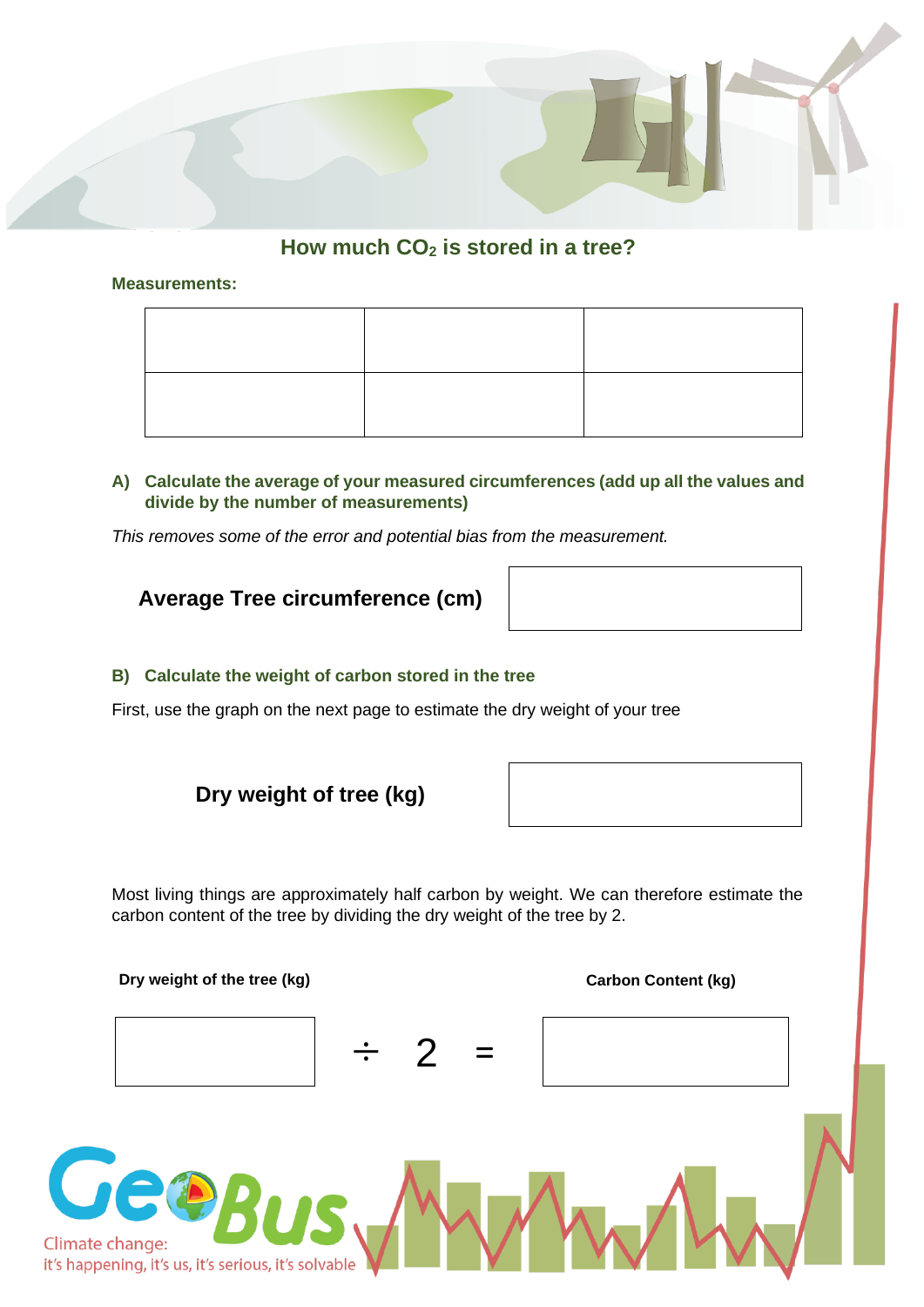## **C) Calculate the equivalent weight of CO<sup>2</sup> stored as carbon in the tree**

It is possible to calculate the equivalent weight of  $CO<sub>2</sub>$  stored as carbon in the tree by multiplying the carbon content by the constant 3.67 (see www.forestsforthefuture.co.uk)

#### **Weight of Carbon in Tree (kg) Equivalent weight of CO<sup>2</sup> (kg)**



*These values, provided by Forest Research, are for an individual hardwood tree in Westonbirt Arboretum. They can be used as an example and to estimate the dry weight of the measured tree but in reality there will be a difference in growth depending on the species, soil, drainage, slope aspect and climate conditions.*

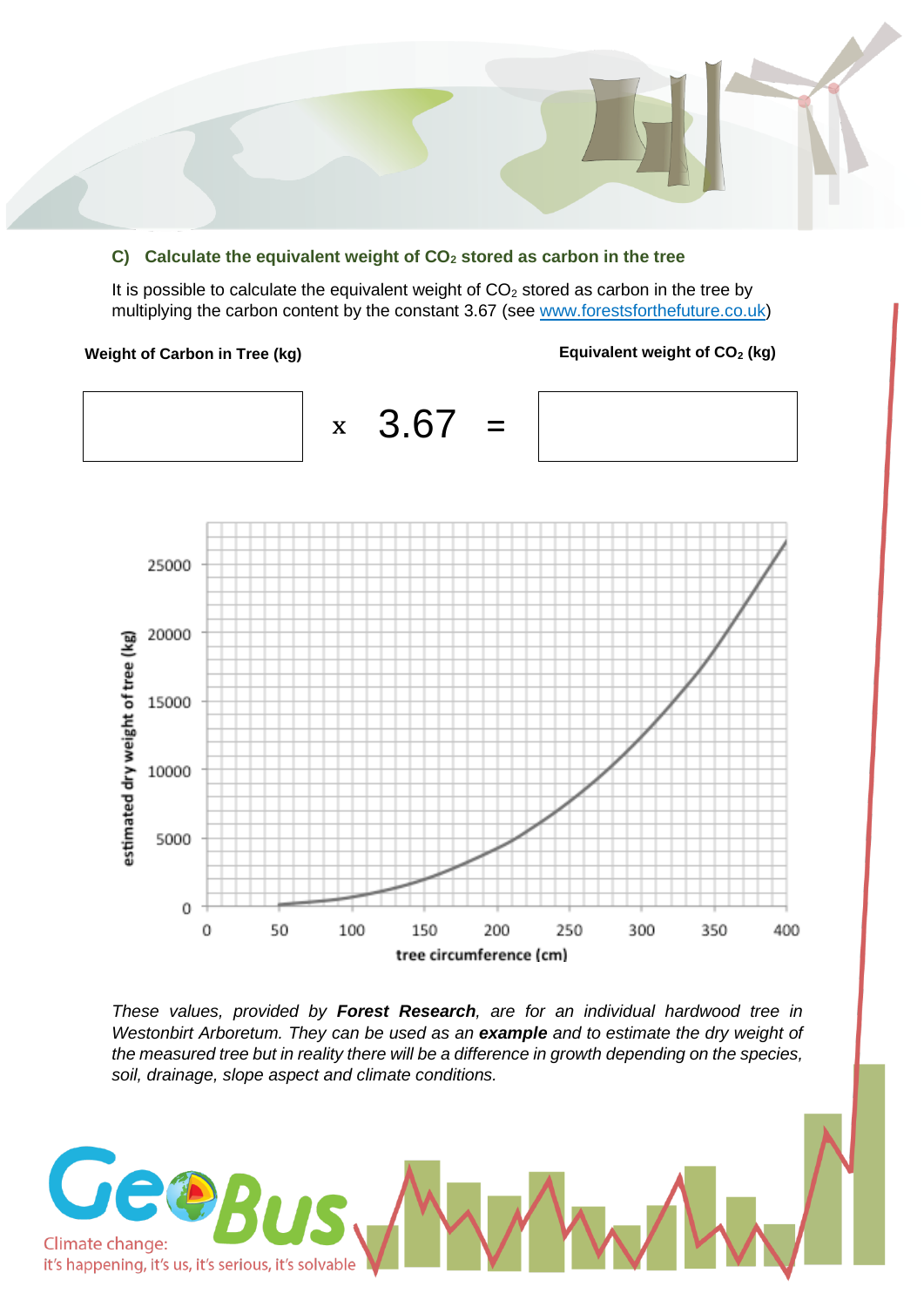

### **Measurements:**

| イマク<br>◡∠ | 144 | 138 |
|-----------|-----|-----|

**A) Calculate the average of your measured circumferences (add up all the values and divide by the number of measurements)**

*This removes some of the error and potential bias from the measurement.*

## **Average Tree circumference (cm)**

## **B) Calculate the weight of carbon stored in the tree**

First, use the graph on the next page to estimate the dry weight of your tree

**Dry weight of tree (kg)** 1,950



Most living things are approximately half carbon by weight. We can therefore estimate the carbon content of the tree by dividing the dry weight of the tree by 2.